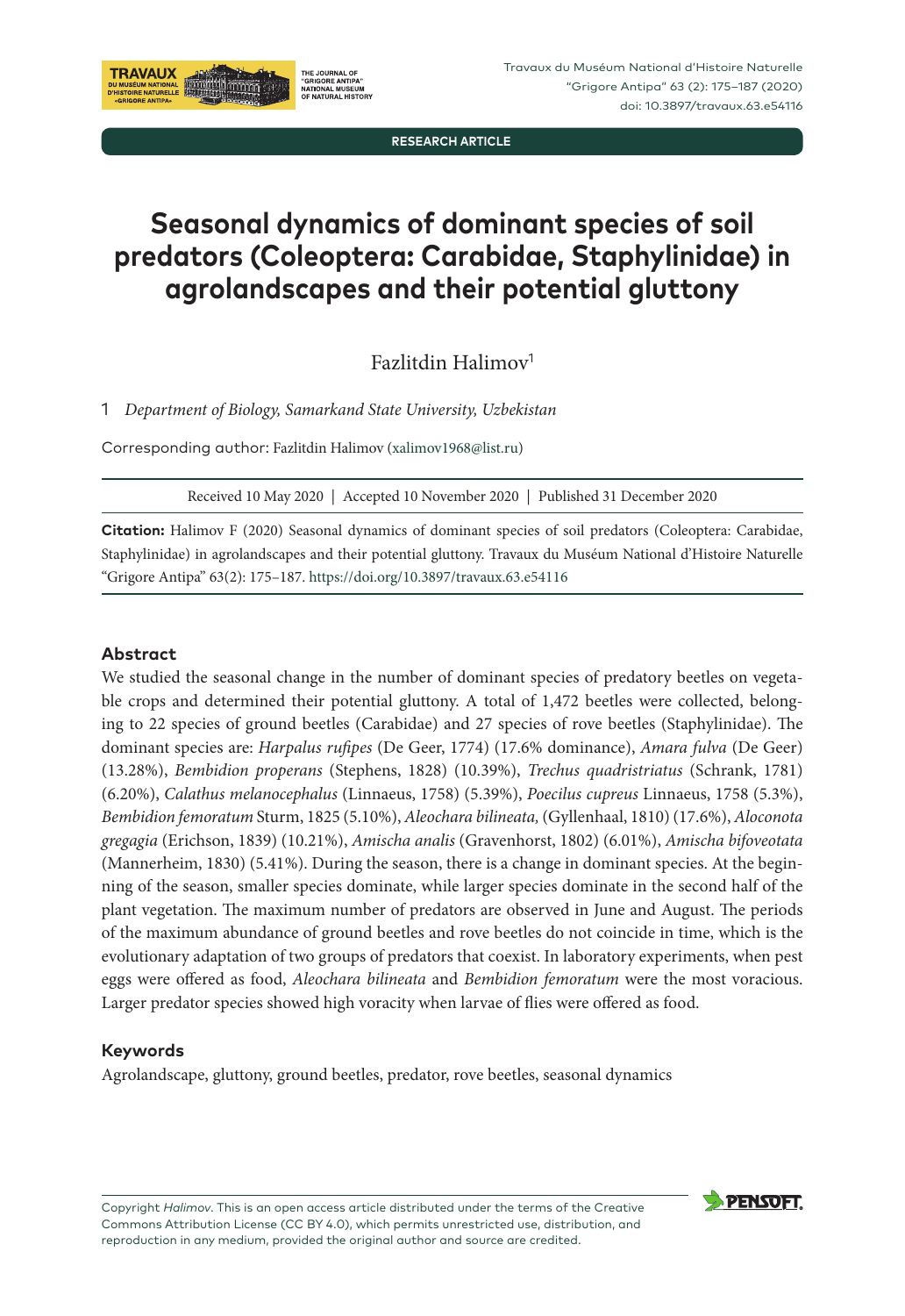# **Introduction**

One way to increase the effectiveness of biological regulation of pest numbers in agrolandscapes is to preserve and enhance the functional activity of natural entomophagous predators and parasites (Landis et al. 2000). Universal predators with a wide food spectrum can act as an essential component of biological regulation (Symondson et al. 2002; Stiling and Cornelissen 2005).

In agrolandscapes, the most numerous predators are beetles from the families Carabidae and Staphylinidae, which play a very significant role in reducing the number of pests (Edwards et al. 1979; Sunderland and Vickerman 1980; Kromp 1999; Brewer and Elliott 2003; Koval and Guseva 2008).

An essential feature of predatory insects is that, depending on the number of prey, they can move from one species of prey to another and thereby play an important role in regulating the number of several pests (Riechert 1992; Losey and Denno 1998; Cardinale et al. 2003; Snyder et al. 2006). The ability to accumulate and increase the feeding activity of ground beetles in places and regions of mass reproduction of pests shows their importance as entomophagous predators (Winder et al. 2005; Bell et al. 2010).

However, the existence of alternative food sources is also a factor in reducing the effectiveness of predators in regulating specific types of pests. Thus, a high population of aphids in the fields, an alternative food source, reduces predators' effectiveness in killing eggs of harmful flies (Prasad and Snyder 2004).

Factors that negatively affect the effectiveness of predators can also include the consumption of predators by other predators, the characteristics and timing of their development (Rosenheim et al. 1995; Snyder and Ives 2003; Koss and Snyder 2005), the body size of beetles, gluttony, seasonal eating patterns and colonization ability (Lovei and Sunderland 1996; Honek et al. 2006). These circumstances make it difficult to predict the effectiveness of the natural predator population in reducing the number of harmful insects (Symondson et al. 2002; Snyder and Ives 2003).

A study of the trophic links of ground beetles showed that 43% of them are trophically related to pests from the Lepidoptera order, 20% to the pests of the Diptera order, 12% to the Coleoptera order, and 12% to the Hymenoptera order (Sunderland 2002).

Many studies indicate that the effectiveness of ground beetles as exterminators of harmful insects in agrocenoses largely depends on the size of their bodies (Rouabah et al. 2014; Rusch et al. 2015). The size of the body of the predator serves as the determining factor affecting the number of killed victims (Russell et al. 2017).

Other researchers argued that trophic relationships and the functional response of predators largely depend on the ratio of the size of the bodies of predator and prey (Brose 2010; Vucic Pestic et al. 2010; Kalinkat et al. 2011). For ground beetles, as the predator-prey size ratio increases, an increase in the intensity of attack and a decrease in feeding time are observed (Ball et al. 2015). Moreover, even some authors (Finch 1996; Woodward and Hildrew 2002; Honek et al. 2007; Russell et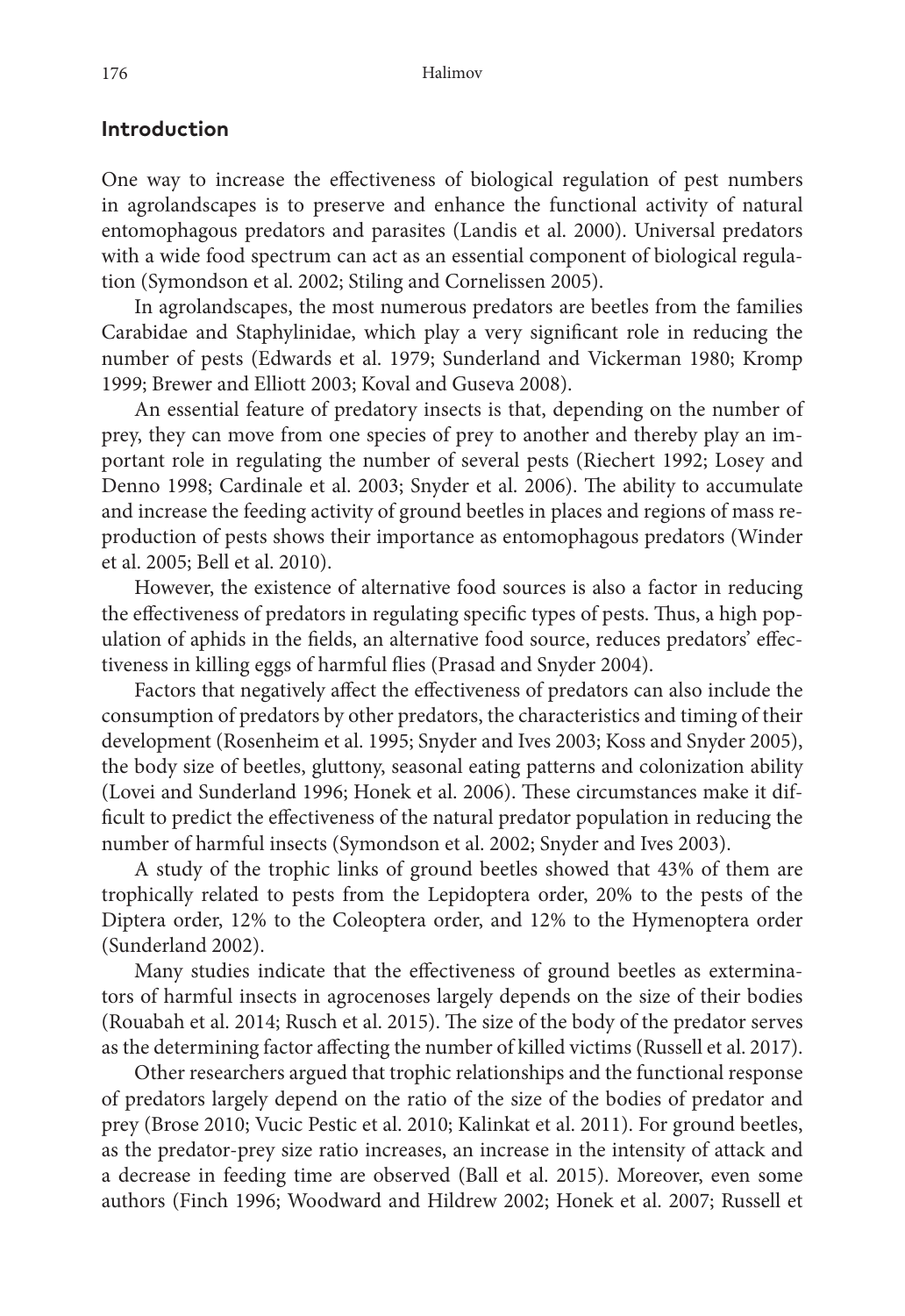al. 2017) argue that the size of the bodies of ground beetles and other polyphagous predators can predict their eating behavior and voracity. Besides, information about the size of beetles can be effectively used as indicators of many of their features, including the characteristics of seasonal use of their habitat (Russell 2013).

Some laboratory studies have been carried out to study the voracity of certain species of predatory ground beetles, mainly large and medium-sized species, using butterfly larvae or pupa of flies as food, and somewhat contradictory results have been obtained (Voronin et al. 1988; Russell et al. 2017).

However, larger species of ground beetles are few in agrocenoses in comparison with smaller species. Human regulatory activities, in particular, soil cultivation and the use of pesticides have a greater effect on larger species compared to smaller species. Larger ground beetle species are usually associated with natural or seminatural biocenoses (Blake et al. 1994; Ribera et al. 2001; Kotze and O'hara 2003; Rusch et al. 2013; Winqvist et al. 2014).

Although, in the literature, information about ground beetles is pervasive, specific data on their effectiveness in reducing a particular pest is not sufficient. And the role of rove beetles , which are also a large group in agrolandscapes, is not well understood (Guseva 2017).

The purpose of our research was to study the seasonal dynamics of the dominant species of ground beetles and rove beetles in agrocenoses, as well as to determine their potential gluttony in laboratory studies.

# **Materials and methods**

The studies were carried out on farms in the Samarkand and Taylak districts of the Samarkand region of Uzbekistan in the period 2015–2017. These farms are specialized in vegetable crops. Four agrocenoses of cabbage (varieties Slava 1305 and Toshkent 10), two agrocenoses of potatoes (varieties Sante, Pikasso) and 2 agrocenoses of tomato (varieties Volgograd 5/95 and Vostok-36) were selected. The area of each agrocenosis is not less than 0.5 hectares. In each study area, 10 traps were placed.

To study the relative abundance of dominant species of predatory beetles, soil traps of the Barber-Heydemann type were used (Barber 1931; Heydemann 1955). Glass jars (Karpova and Matalin 1992) with a capacity of 0.5 l and a hole diameter of 72 mm were used as traps (buried in the soil so that the rims were at the level of the soil), they were placed in a line that consisted of 10 jars at a distance of 5 m from each other. Some of the traps were without a retainer, and some contained a fixing liquid. As a fixative, a 4% formalin solution was used, which filled soil traps in 1/3—1/2 of the volume. Traps were sampled once every 7–10 days. The sampled beetles were identified up to the species level, counted and placed in cotton mattresses.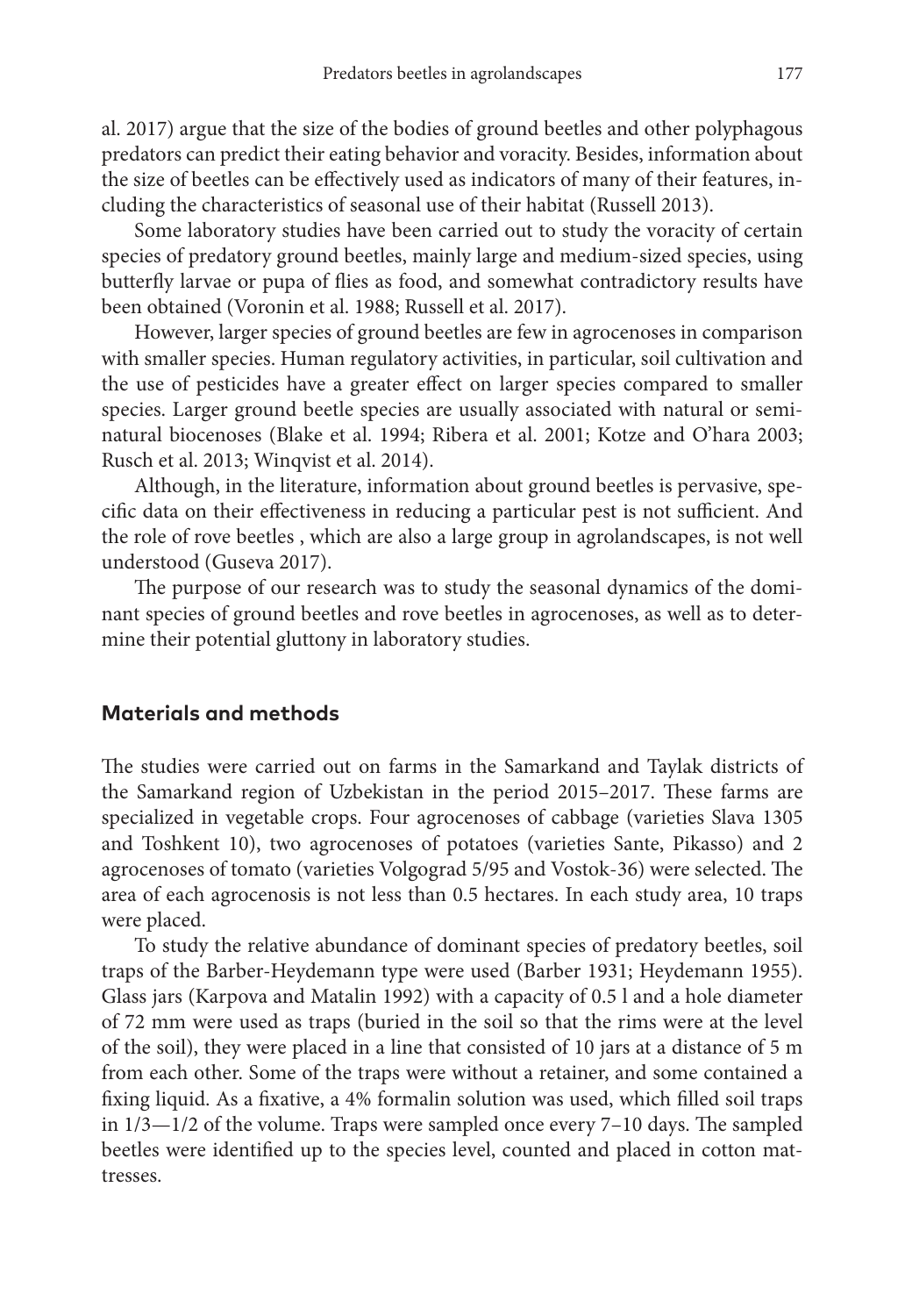Beetles necessary for laboratory experiments were caught manually or with the help of an exhaustor.

A total of 1,472 beetles were collected.

A series of experiments was carried out to determine the potential gluttony of carnivorous beetles in the laboratory. As a food, predators were offered eggs and larvae of cabbage flies (*Delia brassicae*). In the first series of experiments, beetles were kept in Petri dishes on moistened filter paper. In the experiments, three options were included: in the first version, the predator: prey ratio was 1:20, in the second - 1:50, in the third - 1:100.

The second series of experiments was carried out in special high glassware on the soil layer (the thickness of the soil layer was 2 cm.). This made it possible to more accurately determine the voracity of the studied species. In each dish, two beetles, a female, and a male, were placed. The options were slightly changed:  $1<sup>st</sup>$ option - 2 beetles : 20 eggs;  $2<sup>nd</sup>$  option - 2 beetles : 50 eggs;  $3<sup>rd</sup>$  option - 2 beetles : 100 eggs and an additional 4th option - 2 beetles : 20 larvae. The eaten number of eggs and larvae were counted every day. Uneaten eggs were thrown away and fresh eggs were placed.

# **Results and Discussion**

## *Seasonal dynamics of dominating kinds of predator beetles*

22 species of ground beetles belonging to 14 genera were identified. The dominant species of ground beetles in vegetable agrocenoses are *Harpalus rufipes* (17.6% dominance), *Amara fulva* (13.28%), *Bembidion properans* (10.39%), *Trechus quadristriatus* (6.20%), *Calathus melanocephalus* (5.39%), *Poecilus cupreus* (5.3%), *Bembidion femoratum* (5.10%), *Clivina fossor* L. (4.63%).

From the family Staphylinidae, 27 species belonging to 14 genera were identified. Among the rove beetles, the dominant species are: *Aleochara bilineata* (17.6% dominance), *Aloconota gregagia* (10.21%), *Amischa analis* (6.01%), *Amischa bifoveotata*  $(5.41\%).$ 

The study shows that the diversity of predatory beetles in agrocenoses is not very high. Firstly, the reason for this is the dry and hot climate of the plains of Central Asia and, secondly, the depletion of vegetation caused by the cultivation of a certain culture in agrocenoses. The species of predatory beetles existing in agrocenoses are trophically associated with pests of agricultural crops, which are usually numerous, and therefore the number of predatory beetles of existing species here is relatively high. The quantity of predators differs greatly depending on the season and has two peak periods (Fig. 1).

The first peak of ground beetles is observed in mid-June. During this period, an increase in the number of ground beetles occurs due to the spring species (*Bembidion properans, B. quadrimaculatum, Clivina fossor*, etc.). In the month of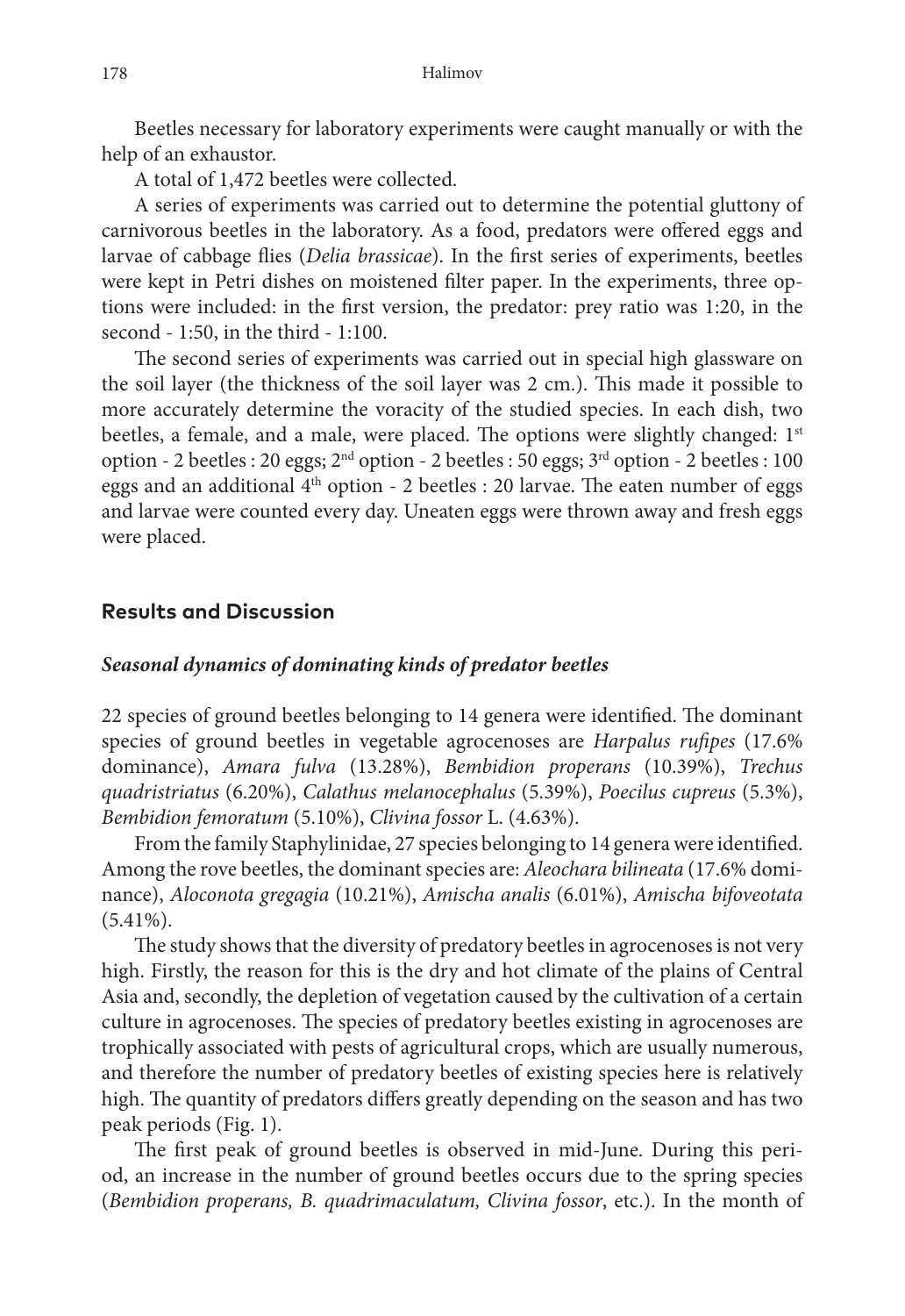

Figure 1. The dynamics of the number of carnivorous beetles (a complex of species) in vegetable fields.

July, a slight decrease in the number of beetles can be observed. The reason for this trend can probably be the dry and hot weather, which, apparently, directly or indirectly (through a decrease in the number of pests that serve as a food for predatory beetles) affects the number of beetles. The second peak in the number of ground beetles is observed in mid-August, due to the high number of summer-autumn species. The same situation was observed for rove beetles. However, their abundance in the surveyed areas was slightly lower in comparison with ground beetles, and also the spring peak of abundance occurs a little earlier, in early June. It should be noted that during the second peak of the number of ground beetles there is a slight decrease in the number of rove beetles. In a nutshell, the peak number of ground beetles and rove beetles does not coincide in time.

The most abundant species among ground beetles is *Harpalus rufipes.* In Uzbekistan, the first individuals of this species appear at the end of March, but they migrate to vegetable crops in early May. Although the *H. rufipes* was present in agrocenoses throughout the growing season, their maximum numbers are observed in late July and early August (Fig. 2). The results coincide with the data treated in the cotton fields of the Tashkent region (Adashkevich and Rashidov 1990). According to Kolesnikov (1984), *H. rufipes* dominates in all agrocenoses of the forest-steppe zone of Ukraine and is especially numerous in July–August.

It should be noted that the structure of the carabidofauna of vegetable fields undergoes significant changes not only in years, but also during one growing season. The terms of the appearance of ground beetles on the field can be divided into spring and autumn species. Spring species from our collections include *Bembidion properans, B. quadrimaculatum, Clivina fossor,* etc. In the first period of plant vegetation, dominant species are species of the genus *Bembidion* (*B. properans, B. quadrimaculatum, B. femoratum*) and *Calathus melanocephalus*. During this period, *B. properans* is most abundant. The maximum abundance of this beetle species is observed in mid-June and amounts to 9 specimens/trap. However, in July their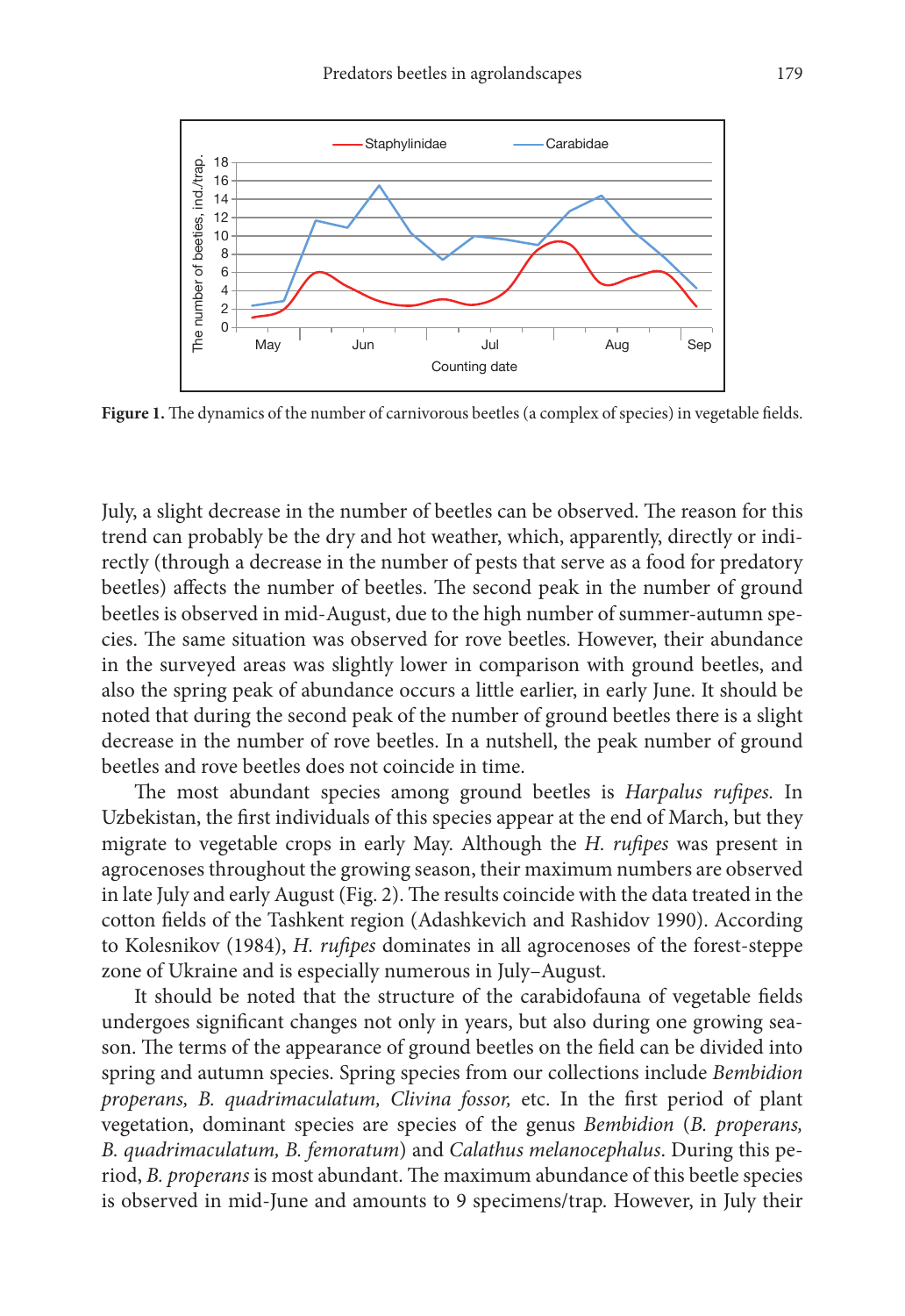

Figure 2. The dynamics of the number of dominant species of carnivorous beetles in vegetable fields.

number decreases to a minimum, but beetles are present in the fields until the end of the plant vegetation. The same trend is observed in the numbers of *Bembidion quadrimaculatum*.

Representatives of the genus *Bembidion* are active in daylight hours, especially on warm sunny days. They are polyphagous predators and play a significant role in reducing the number of eggs and larvae of insect pests.

The greatest abundance of *Calatus melanocephalus* was observed at the end of June, but usually, it retains its relatively high abundance until the end of the season.

Since July, significant changes in the structure of the ground beetles fauna take place in agrobiocenoses. During this growing season in the fields, summer-autumn ground beetle species predominate in numbers: *Harpalus rufipes, Amara fulva, Trechus quadristriatus*, etc.

*H. rufipes* and *A. fulva* are found in small quantities on vegetable fields in the spring, but a sharp increase in their numbers is observed in early July. Despite the fact that there is a slight decrease in the number of these species in mid-July, their maximum number is noted in early August. The hairy ground beetle (*H. rufipes*) and species of the genus *Amara* are active at night, and in the afternoon they are in the soil.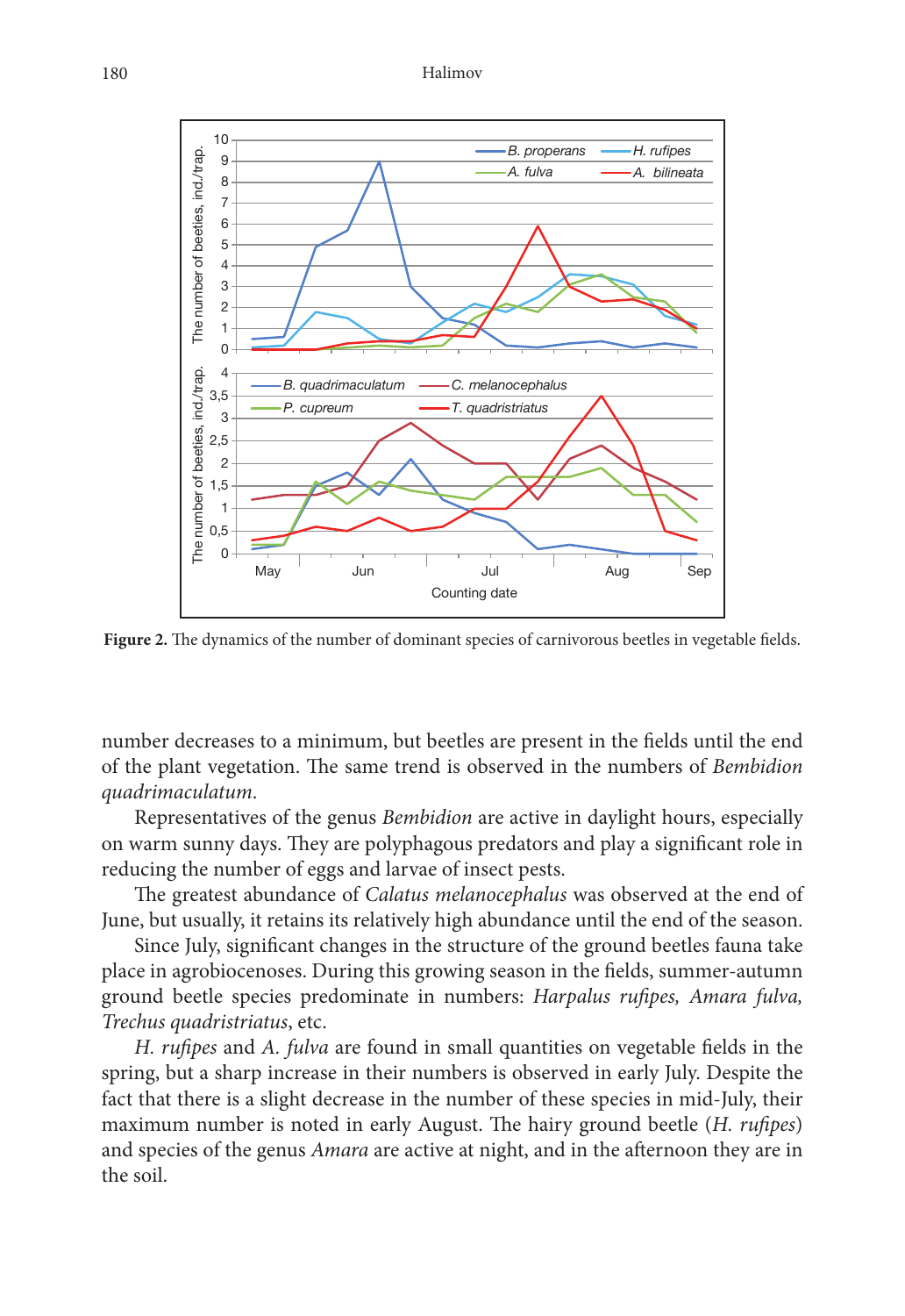The decrease in the number of smaller and medium-sized species in late summer and early autumn can be explained by the dominance of larger ground beetles during this period, since large species can readily eat small species (Russell et al. 2017, Prasad and Snyder 2006). This can also explain the mismatch in time of the period of the maximum number of ground beetles and rove beetles. In addition, such rearrangements in the structure of the fauna of carnivorous beetles may be related to their phenological features, since the phenological development of different species differs significantly (Russell 2013). It is also noted that on grain crops and legumes, spring-summer species with daytime activity (*B. properans*, *P. cupreus*) are the most numerous, and on beets, corn, sunflower, summer-autumn species with nighttime activity are more abundant - *Harpalus rufipes*, *Pterostichus melanarius* and others (Kolesnikov 1984).

The most abundant species of Staphylinidae *Aleohara bilineata* in the initial periods of plant vegetation is scarce, but since July there has been an increase in the number of these beetles and, at the end of July, their maximum number has been observed. The low density of *Aleohara* at the beginning of the season is associated with its developmental features. The larva of *A. bilineata* is a parasite of pupae of flies and its appearance in the fields is confined to the appearance of the host pupal stage.

## *Potential gluttony*

The trophic connections of carnivorous beetles on vegetable fields are extensive. Smaller species of ground beetles prefer to eat eggs and larvae of I–II phases of harmful insects (cabbage flies, scoops), and larger ones - older larvae of pests. However, the latter, due to a hidden lifestyle (some are located on the apical part of plants), are usually inaccessible to predatory ground beetles, while they more easily detect egg clutches lying more openly.

Small species of ground beetles, primarily Bembidiini and rove beetles, are most active in the search and extermination of egg-laying pests. Their role is especially high in the extermination of eggs and larvae of younger ages of pests in the first period of plant vegetation, when specialized entomophagous ones are absent on the fields of vegetable crops. Bembidion species: *B. properans, B. quadimaculatum, B. femoratum* and some rove beetles: *Aleachara bilineata, Aloconota gregaria* that expresses feature of predation strongly and willingly feed on eggs and larvae of pests. Although some authors (Ball et al. 2015; Michael et al. 2017) believe that larger species of predators are most effective in exterminating larvae and pupae of pests, it seems to us that small species, destroying pest eggs, make a more significant contribution to biological control, since the destruction of pests in earlier periods of their development is more important from an economic point of view.

Ground beetles, prevailing in numbers during the second period of plant vegetation (*Harpalus rufipes* and species of the genus *Amara*) have a mixed type of nutrition. There are different opinions on the value of ground beetles with a mixed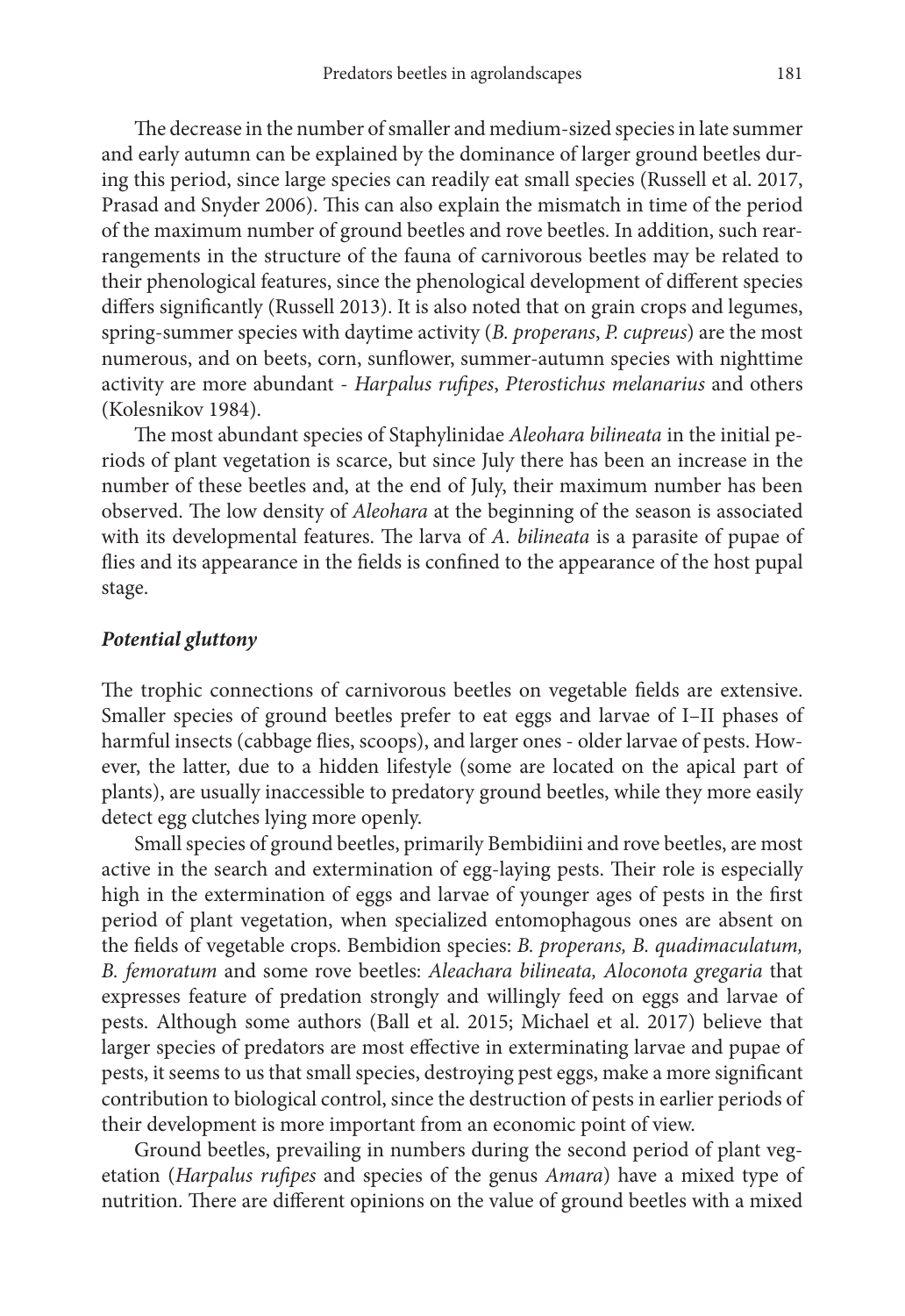type of nutrition in the literature. While some authors attribute them as harmful species (Kryzhanovsky 1974), others consider them useful (Razumov 1983). In the field, we did not observe damage to plants by these beetles. And in the laboratory, these beetles willingly ate the larvae of the cabbage flies.

A very difficult task is to consider the effectiveness of predators in the field. To clarify the role of predators in the extermination of eggs and larvae of pests in laboratory conditions, a series of experiments were conducted. In the first series of experiments, beetles were kept in Petri dishes on moistened filter paper. *Aleochara bilineata* was the most voracious . With the number of 20 eggs of the pest, the beetles completely destroyed them per day. And with the number of 50 and 100 eggs of the pest, the beetles consumed, on average, 45.66 and 82 eggs per day, respectively (Fig. 3).

Among ground beetles, larger species, *Harpalus rufipes, Bembidion femoratum, Cilivina fossor*, turned out to be the most voracious. The least amount of gluttony was noted in *Bembidion quadrimaculatum*. Four-pointed bembidion beetles killed an average of 7.33 eggs per day with 20 eggs, and with a density of 50 and 100 eggs, 14 and 27.66 eggs, respectively. However, it should be noted that under natural conditions, large species are less willing to eat eggs, in comparison with small species, preferring larger victims.

As the results of the experiment showed, out of the six species of tested predators, only one - *Bembidion properans* - showed a decrease in predator gluttony as the prey population density increased.

In the second series of experiments, in order to bring the conditions closer to the field, the beetles were contained in special glassware with a soil layer. During the experiments, we monitored room temperature and soil moisture. The results obtained were much different from the first series of experiments and the voracity of predators was much lower (Table 1). However, *Aleochara bilineata* was also the most



**Figure 3.** Voracity of predators depending on the density of the prey.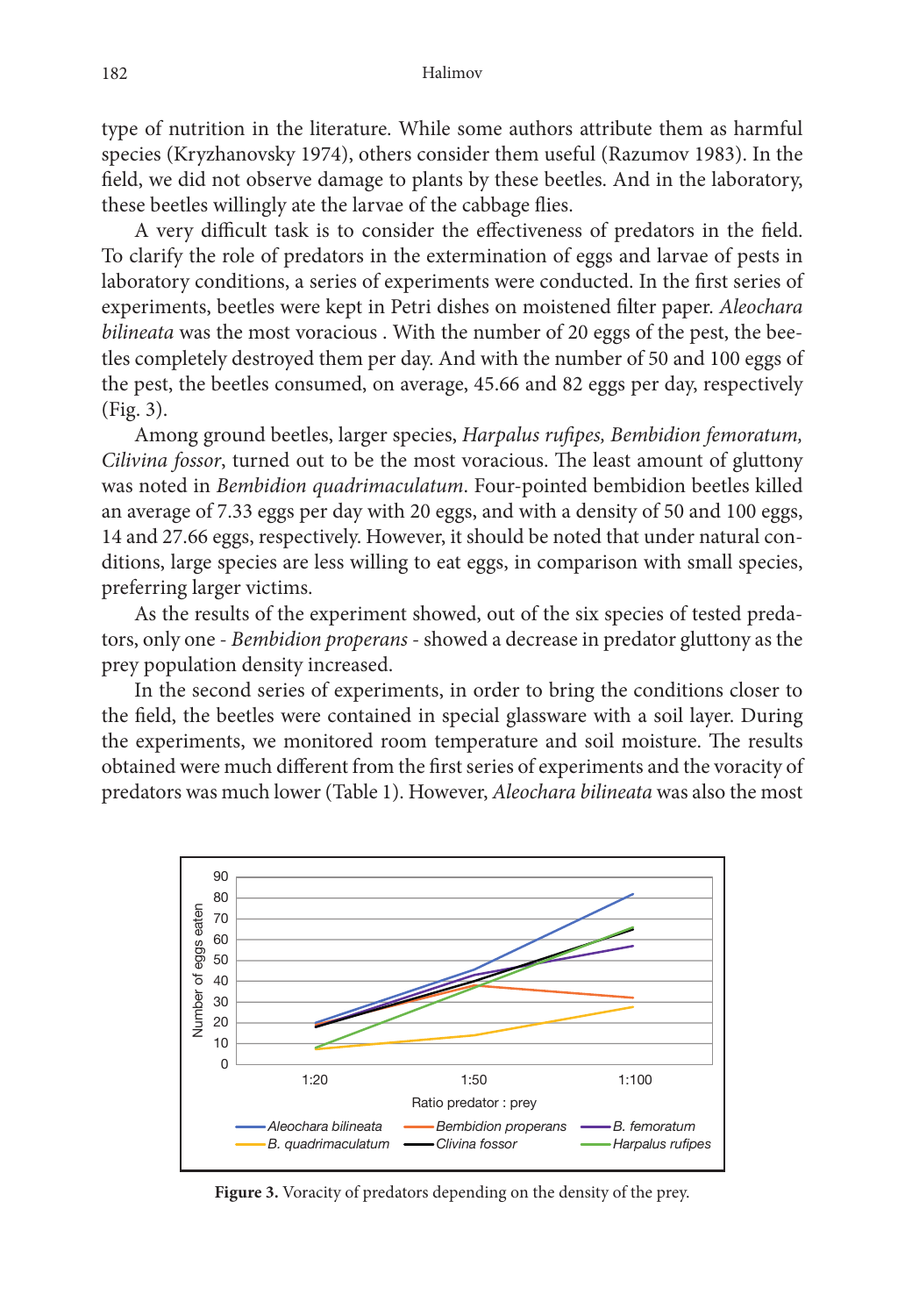| <b>Predator species</b>    | The number of eggs destroyed by one beetle, pcs.<br>Ratio predator: prey |      |       |
|----------------------------|--------------------------------------------------------------------------|------|-------|
|                            |                                                                          |      |       |
|                            | Aleochara bilineata                                                      | 25.0 | 49.5  |
| Bembidion femoratum        | 24.9                                                                     | 43.0 | 48.4  |
| Aloconota gregaria         | 22.2                                                                     | 23.4 | 30.1  |
| <b>Bembidion properans</b> | 21.0                                                                     | 24.5 | 25.2  |
| Bembidion quadrimaculatum  | 14.8                                                                     | 18.1 | 20.66 |

**Table 1.** Voracity of predators depending on the density of prey in the laboratory.

voracious here. Observations of the behavior of *Aleochara* during feeding showed that with a small number of eggs, beetles bite an egg in the middle, suck out its contents, and then break the egg into pieces. If there are large number of eggs, beetles bite an egg and attack other eggs, without completely eating the first ones. Quite a high gluttony was also observed at *Aloconota gregaria*. Among the bembidion beetles the most voracious was the *Bembidion femoratum*.

When larvae of flies were offered as food to predators, higher voracity was observed in the large species. Each day *Amara fulva* destroyed up to 5.7 larvae of older ages on average per individual, showing the highest gluttony. The number of larvae destroyed by *Harpalus rufipes* averaged 5.4 larvae per beetle. The number of larvae eaten by *Bembidion femoratum* and *B. quadrimaculatum* were 3.5 and 2.7 larvae per beetle, respectively. Least gluttony was observed in *B. properans*, eating only 2.3 larvae per day.

In our experiments, *Trechus quadristriatus* did not feed on eggs of cabbage flies, and *Aloconota gregaria*, having shown rather high voracity in experiments with eggs, refused to feed on the larvae of flies. Apparently, these species under natural conditions have other preferred victims. As it is known, different types of predators are adapted to feeding on different types of prey (Digweed 1993; Penney 1969; Warner et al. 2008).

As the study showed, predators dominating in agrocenoses significantly differ in voracity. Small species are more likely to feed on pest eggs, while larger species prefer insect larvae as food. Although the results of laboratory studies cannot accurately reflect the activities of predators in the field, research shows their importance in reducing the number of pests. Therefore, in the development of a biological control strategy, it is necessary to take into account both functional features and seasonal changes in the structure of the predator fauna.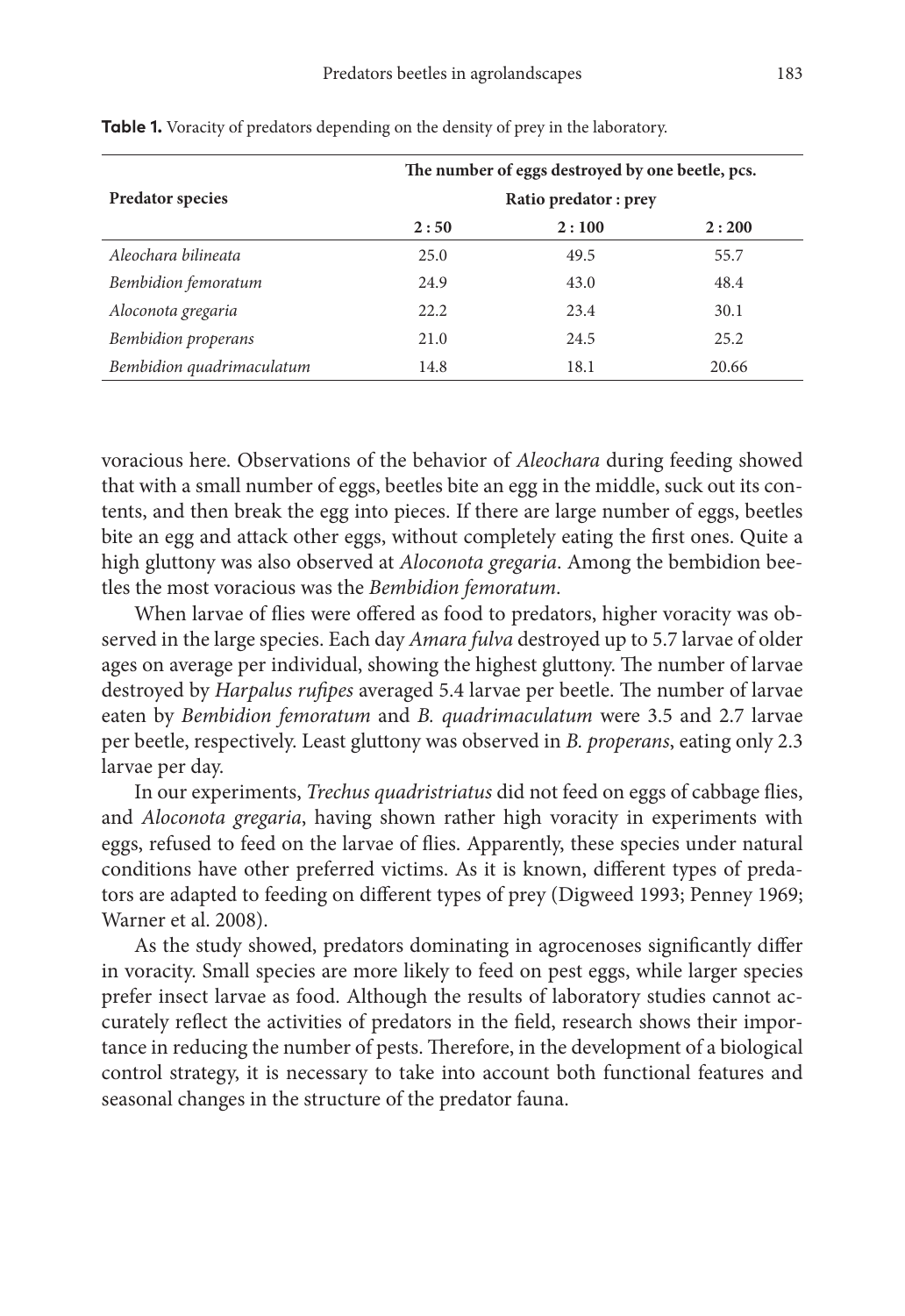# **References**

- Adashkevich BP, Rashidov MI (1990) Hlopkovaya sovka i ee entomofagi na tomatah v Uzbekistane [Cotton scoop and its entomophages on tomatoes in Uzbekistan]. V: Biologicheskij metod borby s vreditelyami ovoshchnyh kultur [Biological method of pest control of vegetable crops]: Agropromizdat, Maskva, pp. 133–143. [in Russian]
- Ball SL, Woodcock BA, Potts SG, Heard MS (2015) Size matters: body size determines functional responses of ground beetle interactions. Basic and Applied Ecology 16(7): 621–628.
- Barber HS (1931) Traps for cave-inhabiting insects. Journal of the Elisha Mitchell Scientific Society 46(2): 259–266.
- Bell JR, King RA, Bohan DA, Symondson WO (2010) Spatial cooccurrence networks predict the feeding histories of polyphagous arthropod predators at field scales. Ecography 33  $(1): 64-72.$
- Blake S, Foster GN, Eyre MD, Luff ML (1994) Effects of habitat type and grassland management practices on the body size distribution of carabid beetles. Pedobiologia 38: 502–512.
- Brewer MJ, Elliott NC (2003) Biological control of cereal aphids in North America and Mediating effects of host plant and habitat manipulations. Annual Review of Entomology 49: 219–242.
- Brose U (2010) Body mass constraints on foraging behaviour determine population and food web dynamics. Functional ecology 24(1): 28–34.
- Cardinale BJ, Harvey CT, Gross K, Ives AR (2003) Biodiversity and biocontrol: emergent impacts of a multi-enemy assemblage on pest suppression and crop yield in an agroecosystem. Ecology Letters 6(9): 857–865.
- Digweed SC (1993) Selection of terrestrial gastropod prey by Cychrine and Pterostichine ground beetles (Coleoptera: Carabidae). Canadian Entomologist 125(3): 463–472.
- Edwards CA, Sunderland KD, George KS (1979) Studies of polyphagous predators of cereal aphids. Journal of Applied Ecology 16(3): 811–823.
- Finch S (1996) Effect of beetle size on predation of cabbage root fly eggs by ground beetles. Entomologia Experimental et Applicata 8(2): 199–206.
- Guseva OG (2017) Rove beetles (Coleoptera, Staphylinidae) in agricultural landscape of Leningrad Region. Plant Protection News 4(94): 39–42.
- Heydemann B (1955) Carabiden der Kulturfelder als ekologische Indikatoren. [Carabids of the cultivated fields as ecological indicators]. Berber die 7 Wander Sammlung Deutscher Entomologen, pp. 172–185. [in German]
- Honek A, Saska P, Martinkova Z (2006) Seasonal variation in seed predation by adult carabid beetles. Entomologia Experimentalis et Applicata 118(2): 157–162.
- Honek A, Martinkova Z, Saska P, Pekar S (2007) Size and taxonomic constraints determine the seed preferences of Carabidae (Coleoptera). Basic and Applied Ecology 8(4): 343–353.
- Kalinkat G, Rall BC, Vucic-Pestic O, Brose U (2011) The allometry of prey preferences. PLoS ONE 6(10): e25937.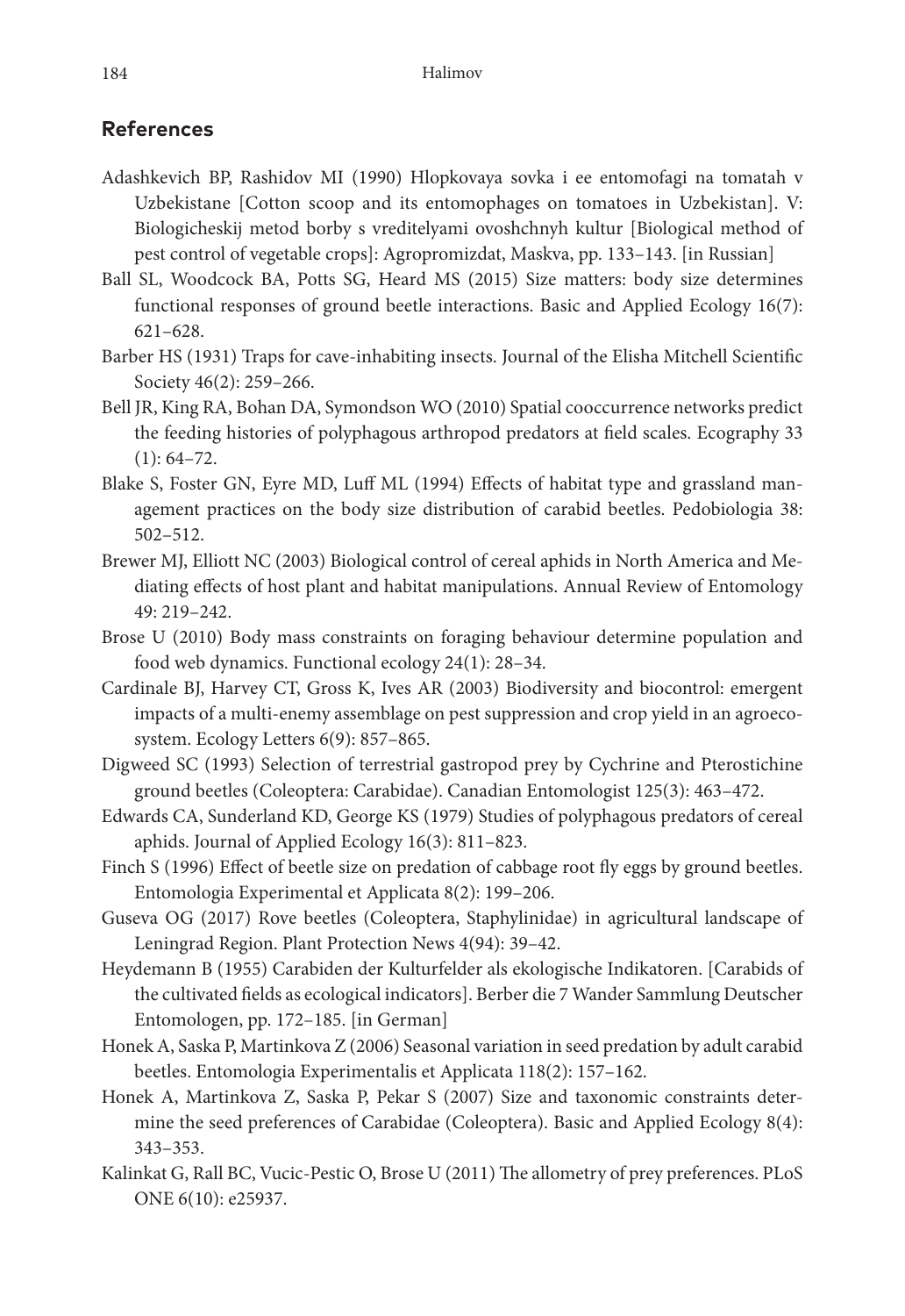- Karpova VE, Matalin AV (1992) Effektivnost otlova jujelits (Coleoptera, Carabidae) lovushkami Barbera raznogo tipa [Efficiency of catching ground beetles (Coleoptera, Carabidae) with different types of Barber traps]. Biological Sciences 5, pp. 84–88. [in Russian]
- Kolesnikov LO (1984) Rasprostranenie i dinamika chislennosti hishchnyh zhuzhelic (Coleoptera, Carabidae) na posevah ozimoj pshenicy pri bezotval'noj obrabotke pochvy v Levoberezhnoj lesostepi USSR [Distribution and dynamics of the number of carnivorous ground beetles (Coleoptera, Carabidae) on winter wheat crops with non-moldboard tillage in the Left-Bank forest-steppe of the Ukrainian SSR]. Abstract of Dissertation for the degree of candidate of Biological Sciences, Poltava, p. 168 [in Russian]
- Koss AM, Snyder WE (2005) Alternative prey disrupt biocontrol by a guild of generalist predators. Biological Control 32(2): 243–251.
- Kotze DJ, O'hara RB (2003) Species decline but why? Explanations of carabid beetle (Coleoptera, Carabidae) declines in Europe. Oecologia 135(1): 138–148.
- Koval AG, Guseva OG (2008) Structure of ground beetle complexes (Coleoptera, Carabidae) potato agrocenosis under various soil conditions in the North-Western Russia. Entomological Review 87(2): 303–312.
- Kryzhanovskij ОL (1974) Sem. Carabidae Zhuzhelicy [Ground Beetles]. Nasekomye i kleshchi - vrediteli sel'skohozyajstvennyh kul'tur [Insects and ticks - pests of crops], Leningrad, Nauka, pp. 8–14. [in Russian]
- Kromp B (1999) Carabid beetles in sustainable agriculture: a review on pest control efficacy, cultivation impacts, and enhancements. Agriculture, Ecosystems & Environment 74: 187–228.
- Landis DA, Wratten SD, Gurr GM (2000) Habitat management to conserve natural enemies of arthropod pests in agriculture. Annual Review of Entomology 45(1): 175–201.
- Losey JE, Denno, RF (1998) Positive predator-predator interactions: enhanced predation rates and synergistic suppression of aphid populations. Ecology 79(6): 2143–2152.
- Lovei GL, Sunderland KD (1996) Ecology and behavior of ground beetles (Coleoptera: Carabidae). Annual Review of Entomology 41: 231–256.
- Penney MM (1969) Diapause and reproduction in *Nebria brevicollis* (F.) (Coleoptera: Carabidae). Journal of Animal Ecology 38(1): 219–233.
- Prasad RP, Snyder WE (2004) Predator interference limits fly egg biological control by a guild of ground active beetles. Biological Control 31: 428–437.
- Prasad RP, Snyder WE (2006) Polyphagy complicates conservation control that targets generalist predators. Journal of Applied Ecology 43: 343–352.
- Razumov VP (1983) Biologicheskoe obosnovanie kriteriev effektivnosti prirodnyh entomofagov vreditelej kapusty v Volgo-Vyatskom regione Nechernozemnoj zony RSFSR [Biological substantiation of the criteria for the effectiveness of natural entomophages of cabbage pests in the Volga-Vyatka region of the Non-Black Earth Zone of the RSFSR]. Biocenoticheskoe obosnovanie kriteriev effektivnosti prirodnyh entomofagov [Biocenotic substantiation of criteria for the effectiveness of natural entomophages]. VIZR, Leningrad, pp. 55–61. [in Russian]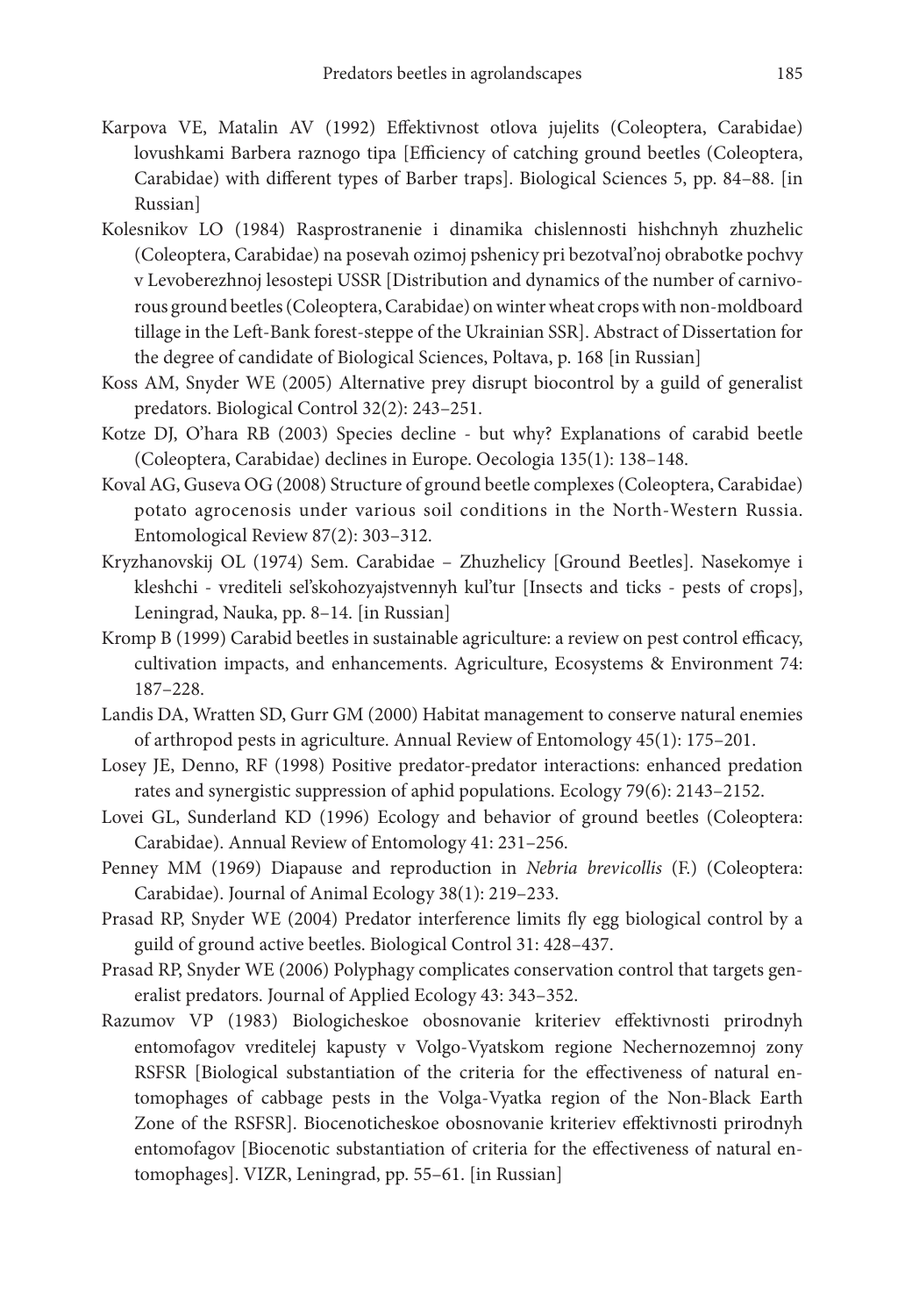- Ribera I, Doledec S, Downie IS, Foster GN (2001) Effect of land disturbance and stress on species traits of ground beetle assemblages. Ecology 82: 1112–1129.
- Riechert SE (1992) Spiders as representative 'Sit-and-wait' predators. In: Crawley MJ (Ed.) Natural Enemies: The Population Biology of Predators, Parasites and Diseases, Blackwell Scientific, pp. 313–328.
- Rosenheim JA, Kaya HK, Ehler LE, Marois JJ, Jaffee BA (1995) Intraguild predation among biological-control agents: theory and evidence. Biological Control 5: 303–335.
- Rouabah A, Lasserre-Joulin F, Amiaud B, Plantureux S (2014) Emergent effects of ground beetles size diversity on the strength of prey suppression. Ecological Entomology 39(1): 47–57.
- Rusch A, Bommarco R, Chiverton P, Oberg PS, Wallin H, Wiktelius S, Ekbom B (2013) Response of ground beetle (Coleoptera, Carabidae) communities to changes in agricultural policies in Sweden over two decades. Agriculture, Ecosystems & Environment 176: 63–69.
- Rusch A, Birkhofer K, Bommarco R, Smith HG, Ekbom B (2015) Predator body sizes and habitat preferences predict predation rates in an agroecosystem. Basic and Applied Ecology 16(3): 250–259.
- Russell MC (2013) Seasonal activity and feeding patterns of Ground beetles (Carabidae: Coleoptera) in a western Oregon agricultural landscape. In: Habitat Management for Beneficial Insects on Willamette Valley Vegetable and Berry Farms (PhD dissertation). Oregon State University, pp. 90–133.
- Russell MC, Lambrinos J, Records E, Ellen FG (2017) Seasonal shifts in ground beetle (Coleoptera: Carabidae) species and functional composition maintain prey consumption in Western Oregon agricultural landscapes. Biological Control 106: 54–63.
- Snyder WE, Ives AR (2003) Interactions between specialist and generalist natural enemies: parasitoids, predators, and pea aphid biocontrol. Ecology 84(1): 91–107.
- Snyder WE, Snyder GB, Finke DL, Straub CS (2006) Predator biodiversity strengthens herbivore suppression. Ecology Letters 9(7): 789–796.
- Stiling P, Cornelissen T (2005) What makes a successful biocontrol agent? A metaanalysis of biological control agent performance. Biological Control 34(3): 236–246.
- Sunderland KD, Vickerman P (1980) Aphid feeding by some polyphagous predators in relation to aphid density in cereal fields. Journal of Applied Ecology 17: 389–396.
- Sunderland KD (2002) Invertebrate pest control by carabids. The agroecology of carabid beetles. Intercept, Andover, pp. 165–214.
- Symondson WOC, Sunderland KD, Greenstone MH (2002) Can generalist predators be effective biocontrol agents? Annual Review of Entomology 47(1): 561–594.
- Voronin KE, Shapiro VA, Pukinskaya GA (1988) Biologicheskaya zashchita zernovyh kul'tur ot vreditelej [Biological protection of grain crops from pests]. Agropromizdat, Moskva, p. 197 [in Russian]
- Vucic Pestic O, Rall BC, Kalinkat G, Brose U (2010) Allometric functional response model: body masses constrain interaction strengths. Journal of Animal Ecology 79(1): 249–256.
- Warner DJ, Allen-Williams LJ, Warrington S, Ferguson AW, Williams IH (2008) Implications for conservation biocontrol of spatio temporal relationships between carabid beetles